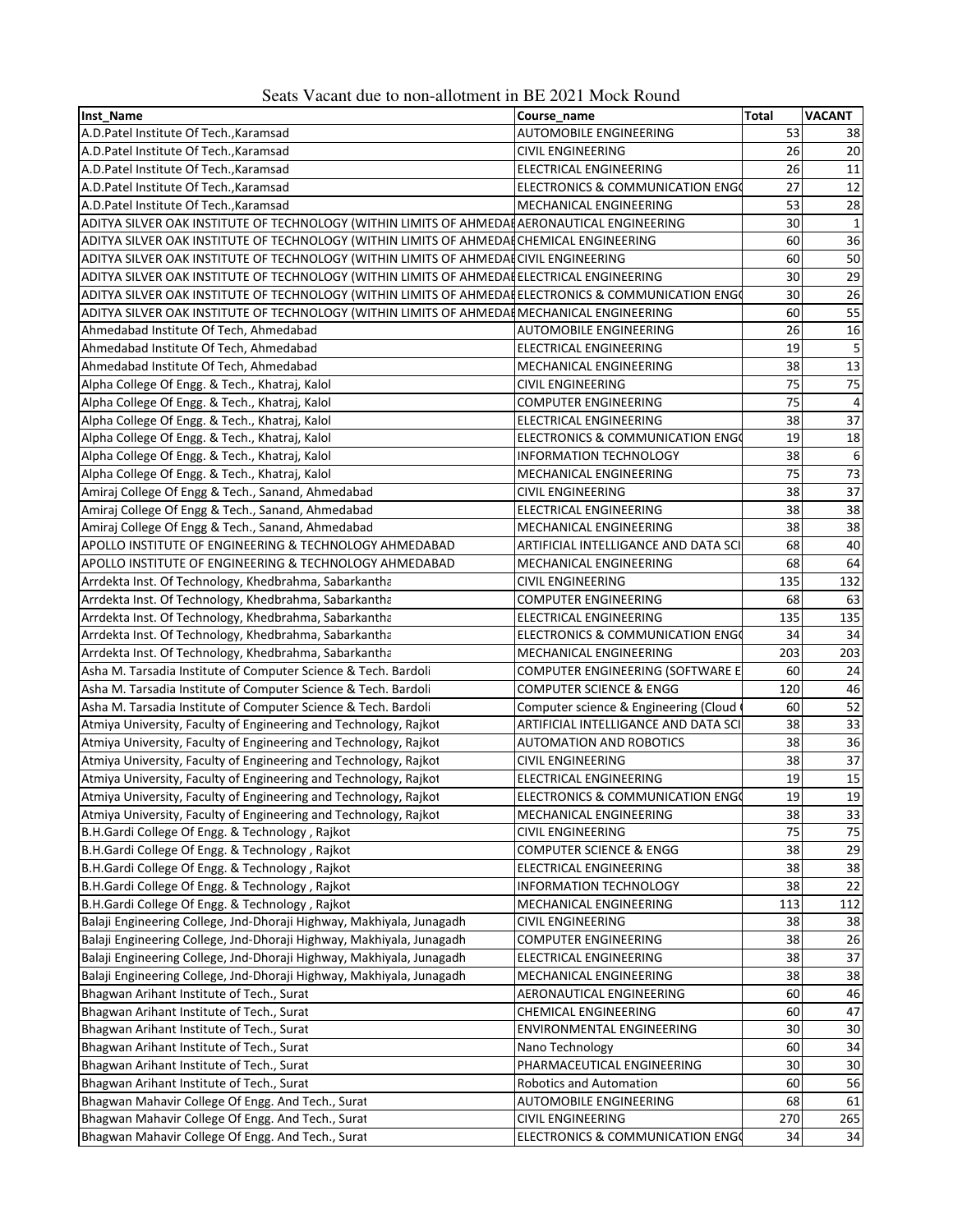| Bhagwan Mahavir College Of Engg. And Tech., Surat                                                                              | <b>ELECTRONICS ENGINEERING</b>       | 34             | 34              |
|--------------------------------------------------------------------------------------------------------------------------------|--------------------------------------|----------------|-----------------|
| Bhagwan Mahavir College Of Engg. And Tech., Surat                                                                              | MECHANICAL ENGINEERING               | 270            | 264             |
| C. K. Pithawala College Of Engg. & Tech., Surat                                                                                | <b>CIVIL ENGINEERING</b>             | 68             | 41              |
| C. K. Pithawala College Of Engg. & Tech., Surat                                                                                | <b>ELECTRICAL ENGINEERING</b>        | 34             | 10              |
| C. K. Pithawala College Of Engg. & Tech., Surat                                                                                | ELECTRONICS & COMMUNICATION ENGO     | 34             | 23              |
| C. K. Pithawala College Of Engg. & Tech., Surat                                                                                | MECHANICAL ENGINEERING               | 68             | 49              |
| C.U.Shah College Of Engg.& Tech., Wadhvan                                                                                      | <b>CIVIL ENGINEERING</b>             | 29             | $\overline{27}$ |
| C.U.Shah College Of Engg.& Tech., Wadhvan                                                                                      | ELECTRICAL ENGINEERING               | 29             | 29              |
| C.U.Shah College Of Engg.& Tech., Wadhvan                                                                                      | MECHANICAL ENGINEERING               | 28             | $\overline{28}$ |
| Central Institute of Petrochemicals Engineering & Technology                                                                   | <b>Manufacaturing Engineering</b>    | 68             | 67              |
| Central Institute of Petrochemicals Engineering & Technology                                                                   | PLASTIC ENGINEERING                  | 68             | 63              |
| Central Institute of Petrochemicals Engineering & Technology                                                                   | PLASTIC ENGINEERING - TFWS           | $\overline{4}$ | 3               |
| Chandubhai S Patel Institute Of Technology, Changa                                                                             | <b>CIVIL ENGINEERING</b>             | 56             | $\overline{39}$ |
| Chandubhai S Patel Institute Of Technology, Changa                                                                             | ELECTRICAL ENGINEERING               | 38             | 8               |
| Chandubhai S Patel Institute Of Technology, Changa                                                                             | MECHANICAL ENGINEERING               | 75             | 23              |
| Chhotubhai Gopalbhai Patel Institute Of Tech., Tarsadi, Bardoli                                                                | ARTIFICIAL INTELLIGANCE AND DATA SCI | 34             | 21              |
| Chhotubhai Gopalbhai Patel Institute Of Tech., Tarsadi, Bardoli                                                                | AUTOMOBILE ENGINEERING               | 68             | 65              |
| Chhotubhai Gopalbhai Patel Institute Of Tech., Tarsadi, Bardoli                                                                | <b>CHEMICAL ENGINEERING</b>          | 68             | 61              |
| Chhotubhai Gopalbhai Patel Institute Of Tech., Tarsadi, Bardoli                                                                | <b>CIVIL ENGINEERING</b>             | 68             | 65              |
| Chhotubhai Gopalbhai Patel Institute Of Tech., Tarsadi, Bardoli                                                                | <b>CYBER SECURITY</b>                | 34             | 25              |
| Chhotubhai Gopalbhai Patel Institute Of Tech., Tarsadi, Bardoli                                                                | <b>ELECTRICAL ENGINEERING</b>        | 68             | 65              |
| Chhotubhai Gopalbhai Patel Institute Of Tech., Tarsadi, Bardoli                                                                | ELECTRONICS & COMMUNICATION ENGO     | 68             | 66              |
| Chhotubhai Gopalbhai Patel Institute Of Tech., Tarsadi, Bardoli                                                                | INFORMATION & COMMUNICATION TEC      | 34             | 28              |
| Chhotubhai Gopalbhai Patel Institute Of Tech., Tarsadi, Bardoli                                                                | <b>INFORMATION TECHNOLOGY</b>        | 135            | 41              |
| Chhotubhai Gopalbhai Patel Institute Of Tech., Tarsadi, Bardoli                                                                | MECHANICAL ENGINEERING               | 101            | 98              |
| Chhotubhai Gopalbhai Patel Institute Of Tech., Tarsadi, Bardoli                                                                | <b>MECHATRONICS</b>                  | 34             | 30              |
| D. A. Degree Engineering and Technology, Mahemdabad, Kheda                                                                     | <b>CIVIL ENGINEERING</b>             | 56             | 51              |
|                                                                                                                                | <b>COMPUTER ENGINEERING</b>          | 38             | 10              |
| D. A. Degree Engineering and Technology, Mahemdabad, Kheda                                                                     | MECHANICAL ENGINEERING               | 113            | 110             |
| D. A. Degree Engineering and Technology, Mahemdabad, Kheda<br>Darshan Institute Of Engg. & Tech., Rajkot-Morbi Highway, Hadala | CIVIL ENGINEERING                    | 56             | 45              |
| Darshan Institute Of Engg. & Tech., Rajkot-Morbi Highway, Hadala                                                               | ELECTRICAL ENGINEERING               | 19             | 15              |
| Darshan Institute Of Engg. & Tech., Rajkot-Morbi Highway, Hadala                                                               | MECHANICAL ENGINEERING               | 38             | 32              |
| Department of Engineering and Computing, Institute of Advance Research, GaELECTRICAL & ELECTRONICS                             |                                      | 15             | 13              |
| Department of Engineering and Computing, Institute of Advance Research, Ga MECHANICAL ENGINEERING                              |                                      | 15             | 11              |
| Dr. Jivraj Mehta Institute Of Technology, Anand                                                                                | <b>CIVIL ENGINEERING</b>             | 34             | 30              |
| Dr. Jivraj Mehta Institute Of Technology, Anand                                                                                | ELECTRICAL ENGINEERING               | 34             | 31              |
| Dr. Jivraj Mehta Institute Of Technology, Anand                                                                                | MECHANICAL ENGINEERING               | 34             | 30              |
| Dr. Subhahsh Technical Campus, Junagadh                                                                                        | <b>CIVIL ENGINEERING</b>             | 38             | $\overline{35}$ |
| Dr. Subhahsh Technical Campus, Junagadh                                                                                        | <b>COMPUTER SCIENCE &amp; ENGG</b>   | 38             | 18              |
| Dr. Subhahsh Technical Campus, Junagadh                                                                                        | <b>ELECTRICAL ENGINEERING</b>        | 38             | 38              |
| Dr. Subhahsh Technical Campus, Junagadh                                                                                        | ELECTRONICS & COMMUNICATION ENGO     | 19             | 19              |
| Dr. Subhahsh Technical Campus, Junagadh                                                                                        | <b>INFORMATION TECHNOLOGY</b>        | 38             | 31              |
| Dr. Subhahsh Technical Campus, Junagadh                                                                                        | MECHANICAL ENGINEERING               | 38             | 38              |
| Dr. V.R. Godhania College of Engg. & Tech., Porbandar                                                                          | <b>CHEMICAL ENGINEERING</b>          | 68             | 68              |
| Dr. V.R. Godhania College of Engg. & Tech., Porbandar                                                                          | CIVIL ENGINEERING                    | 68             | 68              |
| Dr. V.R. Godhania College of Engg. & Tech., Porbandar                                                                          | <b>COMPUTER ENGINEERING</b>          | 68             | 64              |
| Dr. V.R. Godhania College of Engg. & Tech., Porbandar                                                                          | MECHANICAL ENGINEERING               | 68             | 68              |
| Engginering College, Tuwa, Godhara                                                                                             | <b>CIVIL ENGINEERING</b>             | 135            | 134             |
| Engginering College, Tuwa, Godhara                                                                                             | <b>COMPUTER ENGINEERING</b>          | 68             | 51              |
| Engginering College, Tuwa, Godhara                                                                                             | <b>ELECTRICAL ENGINEERING</b>        | 135            | 134             |
| Engginering College, Tuwa, Godhara                                                                                             | MECHANICAL ENGINEERING               | 135            | 130             |
| Faculty Of Technology & Engineering(MSU), Vadodara                                                                             | TEXTILE PROCESSING ENGG.             | 71             | 29              |
| Faculty Of Technology & Engineering(MSU), Vadodara                                                                             | WATER MANAGEMENT                     | 36             |                 |
| G.H.Patel College Of Engg. & Tech., V.V. Nagar                                                                                 | CIVIL ENGINEERING                    | 53             | 40              |
| G.H.Patel College Of Engg. & Tech., V.V. Nagar                                                                                 | ELECTRICAL ENGINEERING               | 52             | 35              |
| G.H.Patel College Of Engg. & Tech., V.V. Nagar                                                                                 | ELECTRONICS & COMMUNICATION ENGO     | 53             | 8               |
| G.H.Patel College Of Engg. & Tech., V.V. Nagar                                                                                 | MECHANICAL ENGINEERING               | 53             | 9               |
| G.H.Patel College Of Engg. & Tech., V.V. Nagar                                                                                 | <b>MECHATRONICS</b>                  | 53             | 19              |
| Gandhinagar Institute Of Technology, Moti Bhoyan, Kalol, Gandhinagar                                                           | <b>CIVIL ENGINEERING</b>             | 56             | 45              |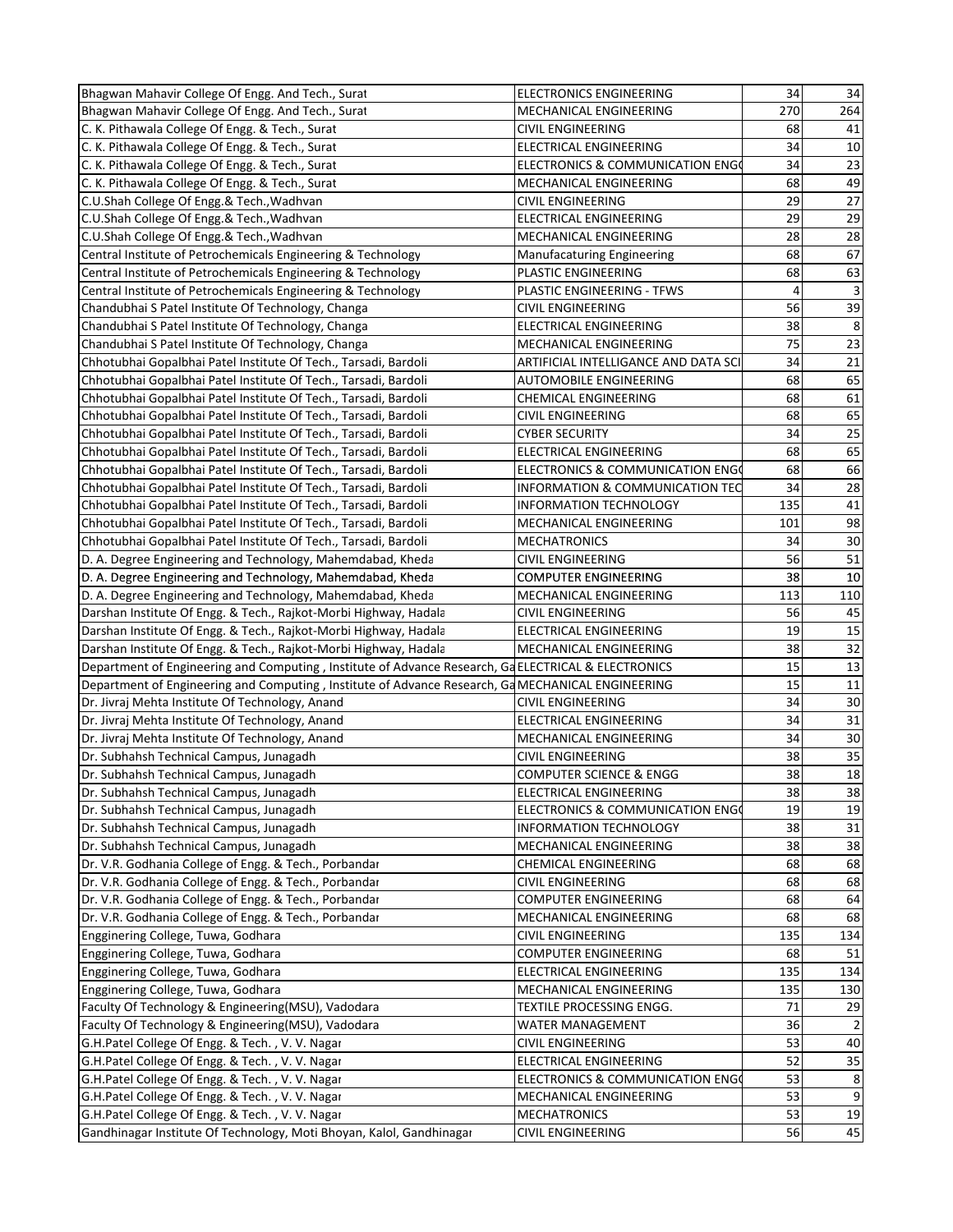| Gandhinagar Institute Of Technology, Moti Bhoyan, Kalol, Gandhinagar | ELECTRICAL ENGINEERING                      | 38  | 30              |
|----------------------------------------------------------------------|---------------------------------------------|-----|-----------------|
| Gandhinagar Institute Of Technology, Moti Bhoyan, Kalol, Gandhinagar | ELECTRONICS & COMMUNICATION ENGO            | 19  | 11              |
| Gandhinagar Institute Of Technology, Moti Bhoyan, Kalol, Gandhinagar | MECHANICAL ENGINEERING                      | 113 | 106             |
| Ganpat University, U.V.Patel College of Engineering, Kherva, Mehsana | <b>AUTOMOBILE ENGINEERING</b>               | 22  | 19              |
| Ganpat University, U.V.Patel College of Engineering, Kherva, Mehsana | <b>CIVIL ENGINEERING</b>                    | 67  | 44              |
| Ganpat University, U.V.Patel College of Engineering, Kherva, Mehsana | COMPUTER SCIENCE & BUSINESS SYSTEN          | 45  | 32              |
| Ganpat University, U.V.Patel College of Engineering, Kherva, Mehsana | <b>ELECTRICAL ENGINEERING</b>               | 45  | 32              |
| Ganpat University, U.V.Patel College of Engineering, Kherva, Mehsana | <b>MARINE ENGINEERING</b>                   | 30  | 7               |
| Ganpat University, U.V.Patel College of Engineering, Kherva, Mehsana | MECHANICAL ENGINEERING                      | 45  | 40              |
| Ganpat University, U.V.Patel College of Engineering, Kherva, Mehsana | <b>MECHATRONICS</b>                         | 45  | 39              |
| Ganpat University, U.V.Patel College of Engineering, Kherva, Mehsana | Petrochemical Engg.                         | 22  | 14              |
| GIDC Degree Engineering College, Abrama, Navsari                     | AUTOMOBILE ENGINEERING                      | 24  | 16              |
| GIDC Degree Engineering College, Abrama, Navsari                     | <b>CIVIL ENGINEERING</b>                    | 48  | 35              |
| GIDC Degree Engineering College, Abrama, Navsari                     | ELECTRICAL ENGINEERING                      | 48  | 14              |
| GIDC Degree Engineering College, Abrama, Navsari                     | MECHANICAL ENGINEERING                      | 48  | 18              |
| Government Engineering College, Bharuch                              | ELECTRONICS & COMMUNICATION ENGO            | 143 | 31              |
| Government Engineering College, Bhuj                                 | <b>CIVIL ENGINEERING</b>                    | 72  | 18              |
| Government Engineering College, Bhuj                                 | ELECTRICAL ENGINEERING                      | 71  | 29              |
| Government Engineering College, Bhuj                                 | <b>ENVIRONMENTAL ENGINEERING</b>            | 36  |                 |
|                                                                      |                                             | 71  | 16              |
| Government Engineering College, Bhuj                                 | MECHANICAL ENGINEERING                      |     | 42              |
| Government Engineering College, Bhuj                                 | MINING ENGINEERING                          | 36  | 26              |
| Government Engineering College, Dahod                                | <b>CIVIL ENGINEERING</b>                    | 71  | 29              |
| Government Engineering College, Dahod                                | ELECTRICAL ENGINEERING                      | 36  | $\overline{7}$  |
| Government Engineering College, Dahod                                | ELECTRONICS & COMMUNICATION ENGO            | 36  | $\overline{28}$ |
| Government Engineering College, Dahod                                | MECHANICAL ENGINEERING                      | 108 | 86              |
| Government Engineering College, Godhra                               | <b>ELECTRICAL ENGINEERING</b>               | 36  | 15              |
| Government Engineering College, Godhra                               | MECHANICAL ENGINEERING                      | 71  | 39              |
| Government Engineering College, Modasa                               | <b>AUTOMOBILE ENGINEERING</b>               | 71  | 17              |
| Government Engineering College, Modasa                               | <b>CIVIL ENGINEERING</b>                    | 142 | 43              |
| Government Engineering College, Modasa                               | ELECTRICAL ENGINEERING                      | 71  | 15              |
| Government Engineering College, Modasa                               | MECHANICAL ENGINEERING                      | 142 | 50              |
| Government Engineering College, Palanpur                             | <b>ELECTRICAL ENGINEERING</b>               | 36  | 11              |
| Government Engineering College, Palanpur                             | MECHANICAL ENGINEERING                      | 71  | 43              |
| Government Engineering College, Palanpur                             | MINING ENGINEERING                          | 36  | 32              |
| Government Engineering College, Patan                                | ELECTRICAL ENGINEERING                      | 72  | 15              |
| Government Engineering College, Patan                                | ELECTRONICS & COMMUNICATION ENGO            | 36  | 15              |
| Government Engineering College, Patan                                | MECHANICAL ENGINEERING                      | 107 | 55              |
| Government Engineering College, Rajkot                               | AUTOMOBILE ENGINEERING                      | 72  | 21              |
| Government Engineering College, Rajkot                               | <b>ELECTRONICS &amp; COMMUNICATION ENGO</b> | 142 | 41              |
| Government Engineering College, Rajkot                               | INSTRUMENTATION & CONTROL ENGG.             | 36  | 21              |
| Government Engineering College, Sector 28 Gandhinagar                | INSTRUMENTATION & CONTROL ENGG.             | 143 | 79              |
| Government Engineering College, Sector 28 Gandhinagar                | METALLURGY                                  | 36  | 20              |
| Government Engineering College, Valsad                               | ENVIRONMENTAL ENGINEERING                   | 71  | 22              |
| Grow More Faculty of Engineering, Berna, Himmatnagar                 | CIVIL ENGINEERING                           | 38  | 34              |
| Grow More Faculty of Engineering, Berna, Himmatnagar                 | ELECTRICAL ENGINEERING                      | 38  | 35              |
| Grow More Faculty of Engineering, Berna, Himmatnagar                 | <b>INFORMATION TECHNOLOGY</b>               | 19  | 14              |
| Grow More Faculty of Engineering, Berna, Himmatnagar                 | MECHANICAL ENGINEERING                      | 53  | 52              |
| Gujarat Power Engg. And Res. Inst. (Gperi) (Ppp), Mevad, Mehsana     | CIVIL ENGINEERING                           | 51  | 48              |
| Gujarat Power Engg. And Res. Inst. (Gperi) (Ppp), Mevad, Mehsana     | ELECTRICAL ENGINEERING                      | 34  | $\overline{32}$ |
| Gujarat Power Engg. And Res. Inst. (Gperi) (Ppp), Mevad, Mehsana     | MECHANICAL ENGINEERING                      | 51  | 49              |
| GYANMANJARI INSTITUTE OF TECHNOLOGY Bhavnagar                        | <b>CIVIL ENGINEERING</b>                    | 38  | 37              |
| GYANMANJARI INSTITUTE OF TECHNOLOGY Bhavnagar                        | <b>INFORMATION TECHNOLOGY</b>               | 38  | 6               |
| GYANMANJARI INSTITUTE OF TECHNOLOGY Bhavnagar                        | MECHANICAL ENGINEERING                      | 38  | 37              |
| Hansaba College Of Engieering And Technology, Siddhpur               | <b>CIVIL ENGINEERING</b>                    | 135 | 135             |
| Hansaba College Of Engieering And Technology, Siddhpur               | <b>COMPUTER ENGINEERING</b>                 | 68  | 60              |
| Hansaba College Of Engieering And Technology, Siddhpur               | ELECTRICAL ENGINEERING                      | 68  | 68              |
| Hansaba College Of Engieering And Technology, Siddhpur               | MECHANICAL ENGINEERING                      | 135 | 135             |
| Hasmukh Goswami College Of Engg, Vahelal                             | AUTOMOBILE ENGINEERING                      | 68  | 68              |
| Hasmukh Goswami College Of Engg, Vahelal                             | CIVIL ENGINEERING                           | 68  | 68              |
|                                                                      |                                             |     |                 |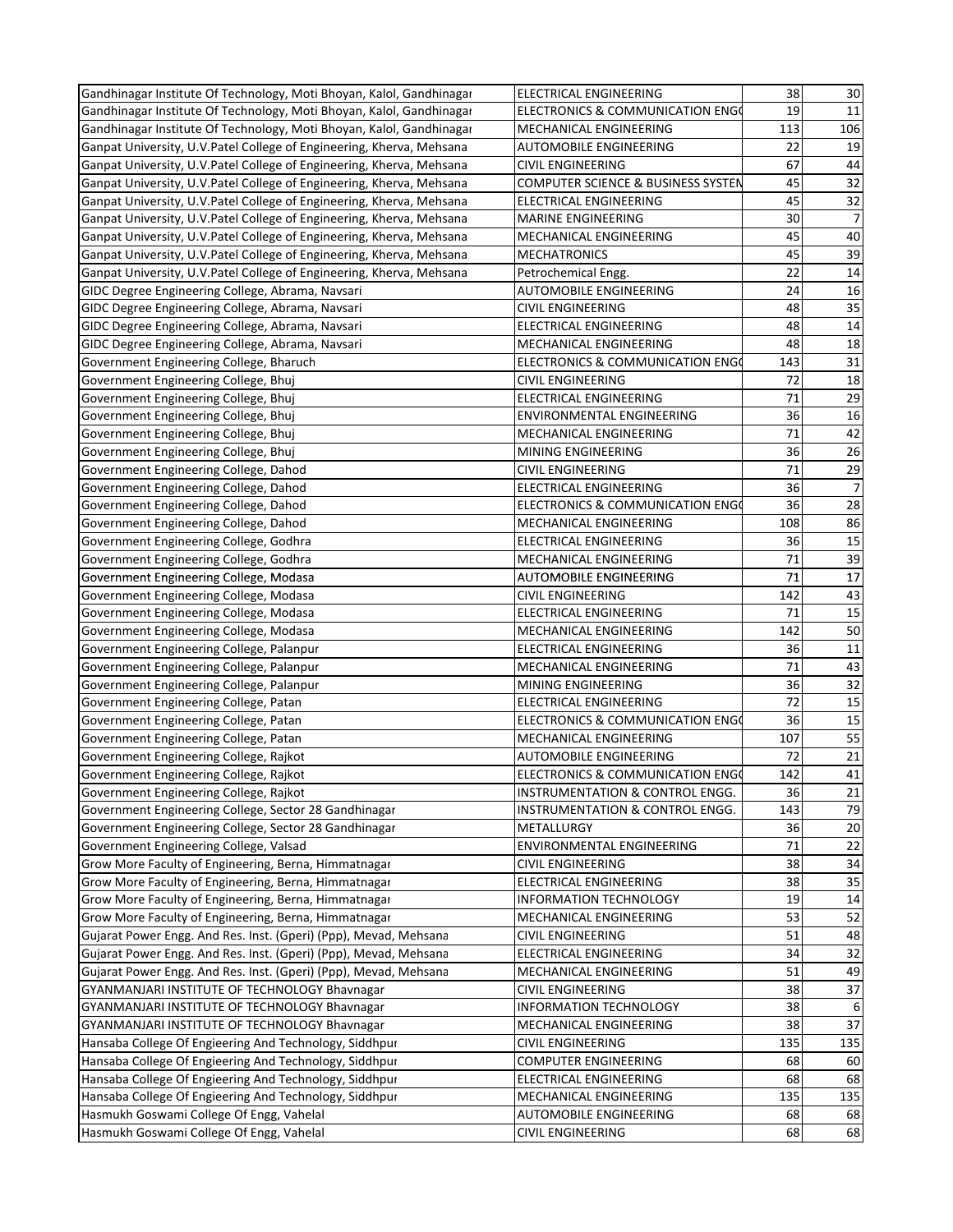| Hasmukh Goswami College Of Engg, Vahelal                                                             | <b>COMPUTER ENGINEERING</b>                 | 203      | 180 |
|------------------------------------------------------------------------------------------------------|---------------------------------------------|----------|-----|
| Hasmukh Goswami College Of Engg, Vahelal                                                             | <b>ELECTRICAL ENGINEERING</b>               | 68       | 68  |
| Hasmukh Goswami College Of Engg, Vahelal                                                             | <b>ELECTRONICS &amp; COMMUNICATION ENGO</b> | 68       | 68  |
| Hasmukh Goswami College Of Engg, Vahelal                                                             | <b>INFORMATION TECHNOLOGY</b>               | 135      | 117 |
| Hasmukh Goswami College Of Engg, Vahelal                                                             | MECHANICAL ENGINEERING                      | 68       | 68  |
| Hid Institute Of Technical Education And Reserch, Kera                                               | <b>CIVIL ENGINEERING</b>                    | 56       | 56  |
| Hid Institute Of Technical Education And Reserch, Kera                                               | COMPUTER SCIENCE & ENGG                     | 19       | 8   |
| Hid Institute Of Technical Education And Reserch, Kera                                               | ELECTRICAL ENGINEERING                      | 19       | 19  |
| Hjd Institute Of Technical Education And Reserch, Kera                                               | MECHANICAL ENGINEERING                      | 19       | 18  |
| Indus Institute Of Tech. & Engg., Racharda, Ahmedabad                                                | AUTOMOBILE ENGINEERING                      | 38       | 33  |
| Indus Institute Of Tech. & Engg., Racharda, Ahmedabad                                                | CIVIL ENGINEERING                           | 75       | 57  |
| Indus Institute Of Tech. & Engg., Racharda, Ahmedabad                                                | ELECTRICAL ENGINEERING                      | 38       | 29  |
| Indus Institute Of Tech. & Engg., Racharda, Ahmedabad                                                | ELECTRONICS & COMMUNICATION ENGO            | 38       | 27  |
| Indus Institute Of Tech. & Engg., Racharda, Ahmedabad                                                | MECHANICAL ENGINEERING                      | 75       | 61  |
| Indus Institute Of Tech. & Engg., Racharda, Ahmedabad                                                | <b>Metallurgical Engineering</b>            | 38       | 38  |
| Institute of Infrastructure, Technology, Research and Management (IITRAM), AhlELECTRICAL ENGINEERING |                                             | 68       | 3   |
| Ipcowala Institute Of Engineering And Technology Dharmaj                                             | <b>AUTOMOBILE ENGINEERING</b>               | 19       | 19  |
| Ipcowala Institute Of Engineering And Technology Dharmaj                                             | <b>COMPUTER ENGINEERING</b>                 | 38       | 9   |
| Ipcowala Institute Of Engineering And Technology Dharmaj                                             | MECHANICAL ENGINEERING                      | 38       | 36  |
| ITM (SLS) Baroda University (Formerly Known as ITM Universe), Vadodara                               | <b>CHEMICAL ENGINEERING</b>                 | 30       | 14  |
| ITM (SLS) Baroda University (Formerly Known as ITM Universe), Vadodara                               | COMPUTER SCIENCE & ENGINEERING (A)          | 45       | 24  |
| ITM (SLS) Baroda University (Formerly Known as ITM Universe), Vadodara                               | MECHANICAL ENGINEERING                      | 30       | 28  |
| ITM (SLS) Baroda University (Formerly Known as ITM Universe), Vadodara                               | <b>MECHATRONICS</b>                         | 30       | 25  |
| ITM Vocational University, Waghodia, Dist: Vadodara                                                  | Civil Engineering (Construction Engg and    | 30       | 29  |
| ITM Vocational University, Waghodia, Dist: Vadodara                                                  | Computer Engineering (Cloud Tech. & Inf     | 30       | 13  |
| ITM Vocational University, Waghodia, Dist: Vadodara                                                  | COMPUTER ENGINEERING (Data Science          | 30       | 12  |
| ITM Vocational University, Waghodia, Dist: Vadodara                                                  | Mechanical Engineering (Computer Aide       | 30       | 29  |
|                                                                                                      | Mechatronics (Industrial Automation and     | 45       | 45  |
| ITM Vocational University, Waghodia, Dist: Vadodara                                                  |                                             |          | 37  |
| K.J. Institute Of Engg. And Tech., Savali                                                            | <b>AUTOMOBILE ENGINEERING</b>               | 38       | 35  |
| K.J. Institute Of Engg. And Tech., Savali                                                            | <b>CIVIL ENGINEERING</b>                    | 38<br>38 |     |
| K.J. Institute Of Engg. And Tech., Savali                                                            | ELECTRICAL ENGINEERING                      |          | 36  |
| K.J. Institute Of Engg. And Tech., Savali                                                            | ELECTRONICS & COMMUNICATION ENGO            | 19       | 19  |
| K.J. Institute Of Engg. And Tech., Savali                                                            | MECHANICAL ENGINEERING                      | 75       | 74  |
| Kalol Institute Of Tech. & Research Center, Kalol                                                    | CIVIL ENGINEERING                           | 38       | 37  |
| Kalol Institute Of Tech. & Research Center, Kalol                                                    | COMPUTER ENGINEERING                        | 38       | 17  |
| Kalol Institute Of Tech. & Research Center, Kalol                                                    | ELECTRICAL ENGINEERING                      | 38       | 38  |
| Kalol Institute Of Tech. & Research Center, Kalol                                                    | <b>ELECTRONICS &amp; COMMUNICATION (Com</b> | 19       | 19  |
| Kalol Institute Of Tech. & Research Center, Kalol                                                    | INFORMATION TECHNOLOGY                      | 38       | 25  |
| Kalol Institute Of Tech. & Research Center, Kalol                                                    | MECHANICAL ENGINEERING                      | 131      | 131 |
| Knowledge Institute of Technology and Engineering, Bakrol, Anand                                     | MECHANICAL ENGINEERING                      | 18       | 17  |
| Krishna School of Emerging Technology & Applied Research (Formerly Known (CIVIL ENGINEERING          |                                             | 38       | 34  |
| Krishna School of Emerging Technology & Applied Research (Formerly Known & ELECTRICAL ENGINEERING    |                                             | 38       | 29  |
| Krishna School of Emerging Technology & Applied Research (Formerly Known   MECHANICAL ENGINEERING    |                                             | 38       | 32  |
| L.D.R.P. Institute Of Tech. & Research., Gandhinagar                                                 | <b>AUTOMOBILE ENGINEERING</b>               | 34       | 26  |
| L.D.R.P. Institute Of Tech. & Research., Gandhinagar                                                 | CIVIL ENGINEERING                           | 68       | 44  |
| L.D.R.P. Institute Of Tech. & Research., Gandhinagar                                                 | <b>ELECTRICAL ENGINEERING</b>               | 68       | 46  |
| L.D.R.P. Institute Of Tech. & Research., Gandhinagar                                                 | ELECTRONICS & COMMUNICATION ENGO            | 68       | 39  |
| L.D.R.P. Institute Of Tech. & Research., Gandhinagar                                                 | MECHANICAL ENGINEERING                      | 68       | 37  |
| L.E.College, Morbi                                                                                   | CIVIL ENGINEERING                           | 143      | 59  |
| L.E.College , Morbi                                                                                  | <b>ELECTRICAL ENGINEERING</b>               | 143      | 76  |
| L.E.College, Morbi                                                                                   | INDUSTRIAL ENGINEERING                      | 36       | 28  |
| L.E.College , Morbi                                                                                  | MECHANICAL ENGINEERING                      | 71       | 8   |
| L.E.College, Morbi                                                                                   | POWER ELECTRONICS                           | 36       | 35  |
| L.E.College, Morbi                                                                                   | PRODUCTION ENGINEERING                      | 36       | 34  |
| L.J. Institute Of Engg And Tech., Ahmedabad                                                          | AUTOMOBILE ENGINEERING                      | 38       | 29  |
| L.J. Institute Of Engg And Tech., Ahmedabad                                                          | <b>CIVIL ENGINEERING</b>                    | 113      | 38  |
| Laljibhai Chaturbhai Institute Of Tech., Bhandu, Mahesana                                            | <b>CIVIL ENGINEERING</b>                    | 53       | 52  |
| Laljibhai Chaturbhai Institute Of Tech., Bhandu, Mahesana                                            | <b>COMPUTER SCIENCE &amp; ENGG</b>          | 53       | 37  |
| Laljibhai Chaturbhai Institute Of Tech., Bhandu, Mahesana                                            | ELECTRICAL ENGINEERING                      | 27       | 26  |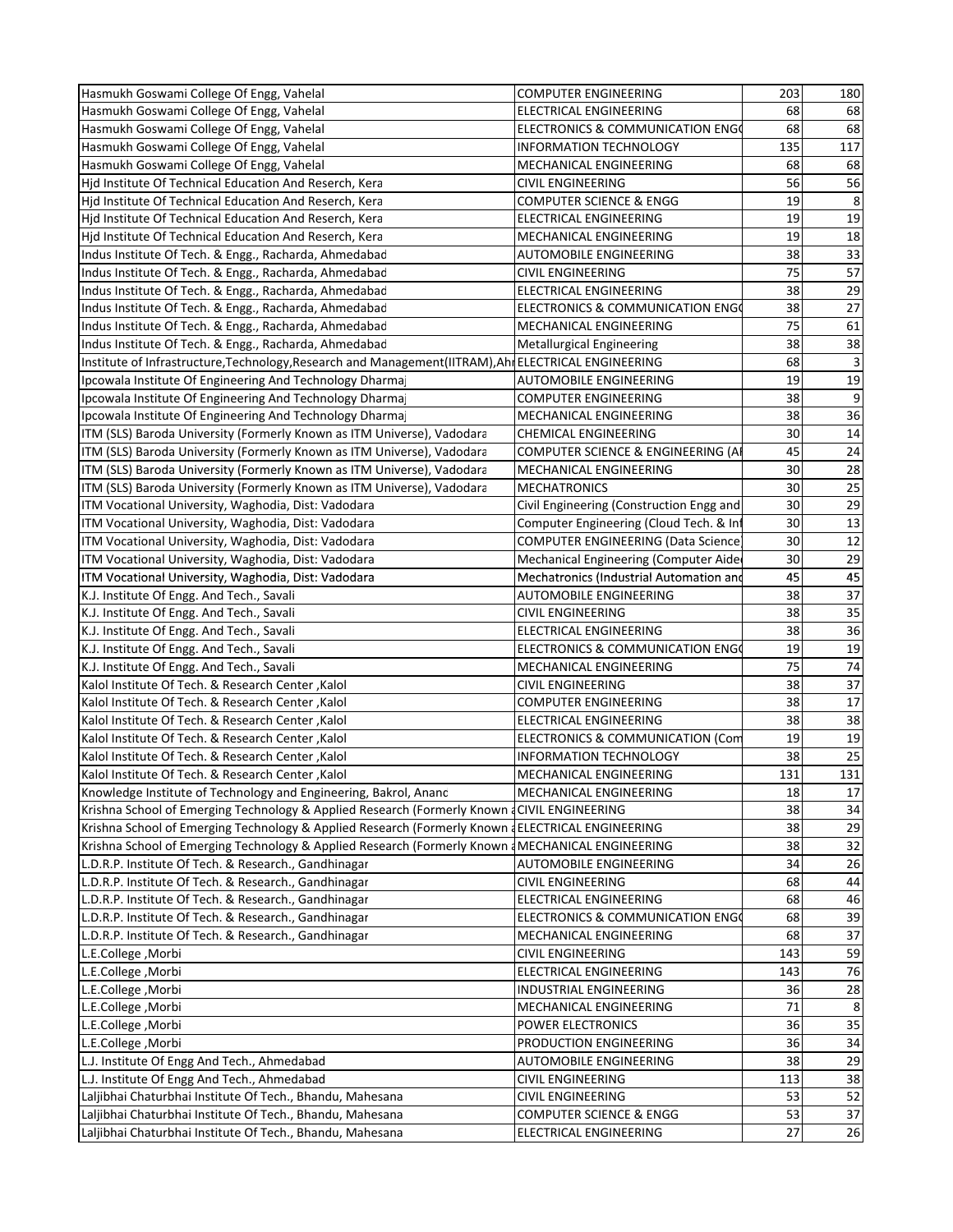| Laljibhai Chaturbhai Institute Of Tech., Bhandu, Mahesana                                                                                          | MECHANICAL ENGINEERING                                    | 53       | 53              |
|----------------------------------------------------------------------------------------------------------------------------------------------------|-----------------------------------------------------------|----------|-----------------|
| Laxmi Institute Of Technology, Sarigam, Valsad                                                                                                     | <b>AUTOMOBILE ENGINEERING</b>                             | 68       | 63              |
| Laxmi Institute Of Technology, Sarigam, Valsad                                                                                                     | <b>CIVIL ENGINEERING</b>                                  | 68       | 63              |
| Laxmi Institute Of Technology, Sarigam, Valsad                                                                                                     | <b>COMPUTER SCIENCE &amp; ENGG</b>                        | 68       | 13              |
| Laxmi Institute Of Technology, Sarigam, Valsad                                                                                                     | ELECTRICAL ENGINEERING                                    | 68       | 58              |
| Laxmi Institute Of Technology, Sarigam, Valsad                                                                                                     | ELECTRONICS & COMMUNICATION ENGO                          | 34       | 34              |
| Laxmi Institute Of Technology, Sarigam, Valsad                                                                                                     | INFORMATION TECHNOLOGY                                    | 68       | 37              |
| Laxmi Institute Of Technology, Sarigam, Valsad                                                                                                     | MECHANICAL ENGINEERING                                    | 68       | 57              |
| Mahatma Gandhi Inst. Of Technical Edu. And Research Center, Navasari                                                                               | <b>CIVIL ENGINEERING</b>                                  | 53       | 52              |
| Mahatma Gandhi Inst. Of Technical Edu. And Research Center, Navasari                                                                               | <b>COMPUTER ENGINEERING</b>                               | 53       | 10              |
| Mahatma Gandhi Inst. Of Technical Edu. And Research Center, Navasari                                                                               | ELECTRICAL ENGINEERING                                    | 53       | 48              |
| Mahatma Gandhi Inst. Of Technical Edu. And Research Center, Navasari                                                                               | MECHANICAL ENGINEERING                                    | 53       | $\overline{51}$ |
| Mahavir Swami College Of Engineering & Technology, Bharthana-Vesu, Surat                                                                           | <b>AUTOMOBILE ENGINEERING</b>                             | 135      | 133             |
| Mahavir Swami College Of Engineering & Technology, Bharthana-Vesu, Surat                                                                           | <b>CIVIL ENGINEERING</b>                                  | 135      | 135             |
| Mahavir Swami College Of Engineering & Technology, Bharthana-Vesu, Surat                                                                           | ELECTRICAL ENGINEERING                                    | 68       | 68              |
| Mahavir Swami College Of Engineering & Technology, Bharthana-Vesu, Surat                                                                           | <b>MECHANICAL ENGINEERING</b>                             | 101      | 101             |
| Marwadi Edu. Foundation Group Of Institutions, Faculty Of Engg., Rajkot                                                                            | <b>CIVIL ENGINEERING</b>                                  | 68       | 65              |
| Marwadi Edu. Foundation Group Of Institutions, Faculty Of Engg., Rajkot                                                                            | ELECTRICAL ENGINEERING                                    | 34       | 33              |
| Marwadi Edu. Foundation Group Of Institutions, Faculty Of Engg., Rajkot                                                                            | <b>INFORMATION TECHNOLOGY</b>                             | 68       | 15              |
| Marwadi Edu. Foundation Group Of Institutions, Faculty Of Engg., Rajkot                                                                            | MECHANICAL ENGINEERING                                    | 68       | 65              |
|                                                                                                                                                    | AUTOMOBILE ENGINEERING                                    | 30       | 26              |
| Marwadi Edu. Foundation Group Of Institutions, Faculty Of Tech., Rajkot<br>Marwadi Edu. Foundation Group Of Institutions, Faculty Of Tech., Rajkot | <b>CHEMICAL ENGINEERING</b>                               | 30       | 21              |
|                                                                                                                                                    |                                                           | 60       | 54              |
| Marwadi Edu. Foundation Group Of Institutions, Faculty Of Tech., Rajkot                                                                            | <b>CIVIL ENGINEERING</b>                                  |          |                 |
| Marwadi Edu. Foundation Group Of Institutions, Faculty Of Tech., Rajkot                                                                            | <b>COMPUTER ENGINEERING</b>                               | 300      | 152             |
| Marwadi Edu. Foundation Group Of Institutions, Faculty Of Tech., Rajkot                                                                            | Computer Engineering (Artificial Intellige                | 60<br>30 | 39<br>30        |
| Marwadi Edu. Foundation Group Of Institutions, Faculty Of Tech., Rajkot                                                                            | ELECTRICAL ENGINEERING<br>INFORMATION & COMMUNICATION TEC | 60       | $\overline{25}$ |
| Marwadi Edu. Foundation Group Of Institutions, Faculty Of Tech., Rajkot                                                                            | INFORMATION TECHNOLOGY                                    | 60       | 26              |
| Marwadi Edu. Foundation Group Of Institutions, Faculty Of Tech., Rajkot<br>Marwadi Edu. Foundation Group Of Institutions, Faculty Of Tech., Rajkot |                                                           | 30       | 22              |
|                                                                                                                                                    | MECHANICAL ENGINEERING                                    | 68       |                 |
| Merchant Engg. College, Basna. Visnagar<br>Merchant Engg. College, Basna. Visnagar                                                                 | <b>AUTOMOBILE ENGINEERING</b><br>CIVIL ENGINEERING        | 101      | 68<br>101       |
| Merchant Engg. College, Basna. Visnagar                                                                                                            | <b>COMPUTER ENGINEERING</b>                               | 101      | 93              |
| Merchant Engg. College, Basna. Visnagar                                                                                                            | ELECTRICAL ENGINEERING                                    | 101      | 101             |
| Merchant Engg. College, Basna. Visnagar                                                                                                            | ELECTRONICS & COMMUNICATION ENGO                          | 34       | 34              |
| Merchant Engg. College, Basna. Visnagar                                                                                                            | MECHANICAL ENGINEERING                                    | 101      | 101             |
| Narnarayan Shastri Institute of Technology, Jetalpur, Ahmedabad                                                                                    | AUTOMOBILE ENGINEERING                                    | 38       | 38              |
| Narnarayan Shastri Institute of Technology, Jetalpur, Ahmedabad                                                                                    | <b>CIVIL ENGINEERING</b>                                  | 38       | 36              |
| Narnarayan Shastri Institute of Technology, Jetalpur, Ahmedabad                                                                                    | <b>ELECTRICAL ENGINEERING</b>                             | 19       | 19              |
| Narnarayan Shastri Institute of Technology, Jetalpur, Ahmedabad                                                                                    | ELECTRONICS & COMMUNICATION ENGO                          | 19       | 19              |
| Narnarayan Shastri Institute of Technology, Jetalpur, Ahmedabad                                                                                    | MECHANICAL ENGINEERING                                    | 38       | 38              |
| Neotech Institute of Technology, Virod, Vadodara                                                                                                   | <b>CIVIL ENGINEERING</b>                                  | 53       | 53              |
| Neotech Institute of Technology, Virod, Vadodara                                                                                                   | <b>COMPUTER ENGINEERING</b>                               | 105      | 73              |
| Neotech Institute of Technology, Virod, Vadodara                                                                                                   | ELECTRICAL ENGINEERING                                    | 27       | 26              |
| Neotech Institute of Technology, Virod, Vadodara                                                                                                   | MECHANICAL ENGINEERING                                    | 132      | 131             |
| Noble Engineering College, Junagadh                                                                                                                | CIVIL ENGINEERING                                         | 19       | 19              |
| Noble Engineering College, Junagadh                                                                                                                | <b>COMPUTER SCIENCE &amp; ENGG</b>                        | 38       | 33              |
| Noble Engineering College, Junagadh                                                                                                                | ELECTRICAL ENGINEERING                                    | 38       | 34              |
| Noble Engineering College, Junagadh                                                                                                                | <b>INFORMATION TECHNOLOGY</b>                             | 19       | 18              |
| Noble Engineering College, Junagadh                                                                                                                | MECHANICAL ENGINEERING                                    | 38       | 37              |
| Om Engineering College Junagadh                                                                                                                    | <b>CHEMICAL ENGINEERING</b>                               | 53       | 50              |
| Om Engineering College Junagadh                                                                                                                    | CIVIL ENGINEERING                                         | 53       | 53              |
| Om Engineering College Junagadh                                                                                                                    | <b>COMPUTER ENGINEERING</b>                               | 53       | 50              |
| Om Engineering College Junagadh                                                                                                                    | ELECTRICAL ENGINEERING                                    | 53       | 53              |
| Om Engineering College Junagadh                                                                                                                    | MECHANICAL ENGINEERING                                    | 53       | 53              |
| Om Institute Of Technology, Shahera, Dist:Panchmahal                                                                                               | <b>CIVIL ENGINEERING</b>                                  | 38       | 38              |
| Om Institute Of Technology, Shahera, Dist:Panchmahal                                                                                               | <b>COMPUTER ENGINEERING</b>                               | 19       | 19              |
| Om Institute Of Technology, Shahera, Dist:Panchmahal                                                                                               | ELECTRICAL ENGINEERING                                    | 19       | 19              |
| Om Institute Of Technology, Shahera, Dist:Panchmahal                                                                                               | ELECTRONICS & COMMUNICATION ENGO                          | 19       | 19              |
| Om Institute Of Technology, Shahera, Dist:Panchmahal                                                                                               | MECHANICAL ENGINEERING                                    | 19       | 19              |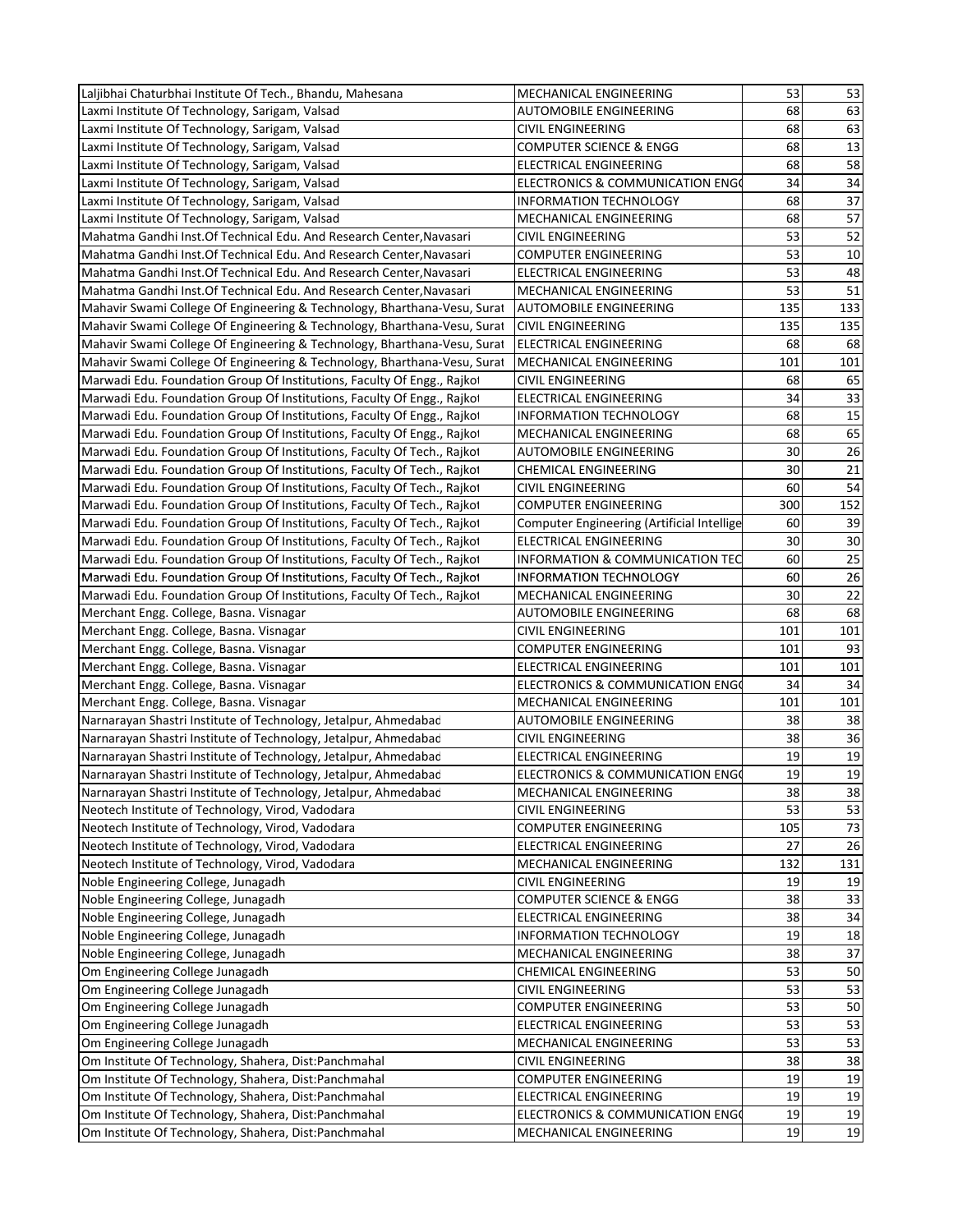| P.P. Savani School of Engineering, P.P. Savani University, Kosamba | <b>CHEMICAL ENGINEERING</b>              | 53             | 37              |  |
|--------------------------------------------------------------------|------------------------------------------|----------------|-----------------|--|
| P.P. Savani School of Engineering, P.P. Savani University, Kosamba | <b>CIVIL ENGINEERING</b>                 | 53             | 51              |  |
| P.P. Savani School of Engineering, P.P. Savani University, Kosamba | <b>COMPUTER ENGINEERING (MACHINE LEA</b> | 53             | 3               |  |
| P.P. Savani School of Engineering, P.P. Savani University, Kosamba | INFORMATION TECHNOLOGY & ENGINEE         | 53             | $\overline{4}$  |  |
| P.P. Savani School of Engineering, P.P. Savani University, Kosamba | MECHANICAL ENGINEERING                   | 53             | 53              |  |
| P.P. Savani School of Engineering, P.P. Savani University, Kosamba | PHARMACEUTICAL ENGINEERING               | 26             | 26              |  |
| Pacific School Of Engineering, Surat                               | <b>CHEMICAL ENGINEERING</b>              | 38             | 32              |  |
| Pacific School Of Engineering, Surat                               | <b>CIVIL ENGINEERING</b>                 | 38             | 37              |  |
| Pacific School Of Engineering, Surat                               | ELECTRICAL ENGINEERING                   | 38             | 37              |  |
| Pacific School Of Engineering, Surat                               | MECHANICAL ENGINEERING                   | 38             | 36              |  |
| Parul Institute of Engineering & Technology, Waghodia, Vadodara    | AERONAUTICAL ENGINEERING                 | 60             | 31              |  |
| Parul Institute of Engineering & Technology, Waghodia, Vadodara    | AIRCRAFT MAINTENANCE ENGINEERING         | 15             | 12              |  |
| Parul Institute of Engineering & Technology, Waghodia, Vadodara    | <b>CIVIL ENGINEERING</b>                 | 60             | $\overline{38}$ |  |
| Parul Institute of Engineering & Technology, Waghodia, Vadodara    | COMPUTER ENGINEERING (SOFTWARE E         | 60             | 17              |  |
| Parul Institute of Engineering & Technology, Waghodia, Vadodara    | COMPUTER SCIENCE & ENGINEERING (AI       | 60             | 24              |  |
| Parul Institute of Engineering & Technology, Waghodia, Vadodara    | COMPUTER SCIENCE & ENGINEERING (AI       | 90             | 71              |  |
| Parul Institute of Engineering & Technology, Waghodia, Vadodara    | Computer Science & Engineering (Big Da   | 60             | 53              |  |
| Parul Institute of Engineering & Technology, Waghodia, Vadodara    | COMPUTER SCIENCE & ENGINEERING (BI       | 60             | 58              |  |
| Parul Institute of Engineering & Technology, Waghodia, Vadodara    | Computer science & Engineering (Cloud    | 60             | 35              |  |
| Parul Institute of Engineering & Technology, Waghodia, Vadodara    | COMPUTER SCIENCE & ENGINEERING (DA       | 30             | $\overline{11}$ |  |
| Parul Institute of Engineering & Technology, Waghodia, Vadodara    | COMPUTER SCIENCE & ENGINEERING (IN       | 60             | 46              |  |
| Parul Institute of Engineering & Technology, Waghodia, Vadodara    | COMPUTER SCIENCE & ENGINEERING (IN       | 30             | 27              |  |
| Parul Institute of Engineering & Technology, Waghodia, Vadodara    | COMPUTER SCIENCE & ENGINEERING (N)       | 60             | 60              |  |
| Parul Institute of Engineering & Technology, Waghodia, Vadodara    | Computer Science & Engineering with Sp   | 90             | 61              |  |
| Parul Institute of Engineering & Technology, Waghodia, Vadodara    | COMPUTER SCIENCE & TECHNOLOGY            | 60             | 29              |  |
| Parul Institute of Engineering & Technology, Waghodia, Vadodara    | COMPUTER TECHNOLOGY                      | 60             | 48              |  |
| Parul Institute of Engineering & Technology, Waghodia, Vadodara    | ELECTRICAL ENGINEERING                   | 30             | 24              |  |
| Parul Institute of Engineering & Technology, Waghodia, Vadodara    | ELECTRONICS & COMMUNICATION ENGO         | 60             | 56              |  |
| Parul Institute of Engineering & Technology, Waghodia, Vadodara    | INFORMATION TECHNOLOGY (ARTIFICIAL       | 60             | 52              |  |
| Parul Institute of Engineering & Technology, Waghodia, Vadodara    | INFORMATION TECHNOLOGY (CYBER SEC        | 30             | $\overline{7}$  |  |
| Parul Institute of Engineering & Technology, Waghodia, Vadodara    | MECHANICAL ENGINEERING                   | 60             | 47              |  |
| Parul Institute of Technology, Waghodia, Vadodara                  | <b>AUTOMOBILE ENGINEERING</b>            | 15             | 10              |  |
|                                                                    | <b>CHEMICAL ENGINEERING</b>              | 60             | 15              |  |
| Parul Institute of Technology, Waghodia, Vadodara                  | COMPUTER ENGINEERING (SOFTWARE E         | 30             | 18              |  |
| Parul Institute of Technology, Waghodia, Vadodara                  |                                          | 30             | 19              |  |
| Parul Institute of Technology, Waghodia, Vadodara                  | COMPUTER SCIENCE & ENGINEERING (AI       |                |                 |  |
| Parul Institute of Technology, Waghodia, Vadodara                  | COMPUTER SCIENCE & ENGINEERING (AI       | 40             | 37              |  |
| Parul Institute of Technology, Waghodia, Vadodara                  | Computer Science & Engineering (Big Da   | 30             | 29              |  |
| Parul Institute of Technology, Waghodia, Vadodara                  | COMPUTER SCIENCE & ENGINEERING (BL       | 30             | $\overline{30}$ |  |
| Parul Institute of Technology, Waghodia, Vadodara                  | Computer science & Engineering (Cloud    | 30             | 25              |  |
| Parul Institute of Technology, Waghodia, Vadodara                  | COMPUTER SCIENCE & ENGINEERING (D.       | 30             | 23              |  |
| Parul Institute of Technology, Waghodia, Vadodara                  | COMPUTER SCIENCE & ENGINEERING (IN       | 30             | 26              |  |
| Parul Institute of Technology, Waghodia, Vadodara                  | COMPUTER SCIENCE & ENGINEERING (IN       | 30             | 27              |  |
| Parul Institute of Technology, Waghodia, Vadodara                  | COMPUTER SCIENCE & ENGINEERING (N)       | 30             | 27              |  |
| Parul Institute of Technology, Waghodia, Vadodara                  | Computer Science & Engineering with Sp   | 40             | 32              |  |
| Parul Institute of Technology, Waghodia, Vadodara                  | COMPUTER SCIENCE & TECHNOLOGY            | 30             | 18              |  |
| Parul Institute of Technology, Waghodia, Vadodara                  | COMPUTER TECHNOLOGY                      | 30             | 28              |  |
| Parul Institute of Technology, Waghodia, Vadodara                  | ENVIRONMENTAL ENGINEERING                | 15             | 15              |  |
| Parul Institute of Technology, Waghodia, Vadodara                  | FIRE & SAFETY ENGINEERING                | 15             | 12              |  |
| Parul Institute of Technology, Waghodia, Vadodara                  | <b>MECHATRONICS</b>                      | 30             | $\overline{25}$ |  |
| Parul Institute of Technology, Waghodia, Vadodara                  | MINING ENGINEERING                       | 15             | 15              |  |
| Parul Institute of Technology, Waghodia, Vadodara                  | MINING ENGINEERING - TFWS                | $\overline{2}$ |                 |  |
| Parul Institute of Technology, Waghodia, Vadodara                  | PETROLEUM ENGINEERING                    | 30             | 24              |  |
| Parul Institute of Technology, Waghodia, Vadodara                  | Robotics and Automation                  | 30             | 27              |  |
| Prime Institute of Engineering and Technology, Jalalpore, Navsari  | <b>CHEMICAL ENGINEERING</b>              | 68             | 64              |  |
| Prime Institute of Engineering and Technology, Jalalpore, Navsari  | <b>CIVIL ENGINEERING</b>                 | 34             | 34              |  |
| Prime Institute of Engineering and Technology, Jalalpore, Navsari  | <b>COMPUTER ENGINEERING</b>              | 68             | 56              |  |
| Prime Institute of Engineering and Technology, Jalalpore, Navsari  | ELECTRICAL ENGINEERING                   | 34             | 34              |  |
| Prime Institute of Engineering and Technology, Jalalpore, Navsari  | MECHANICAL ENGINEERING                   | 34             | 34              |  |
| R.K. University - School of Engineering, Rajkot                    | <b>CIVIL ENGINEERING</b>                 | 30             | 28              |  |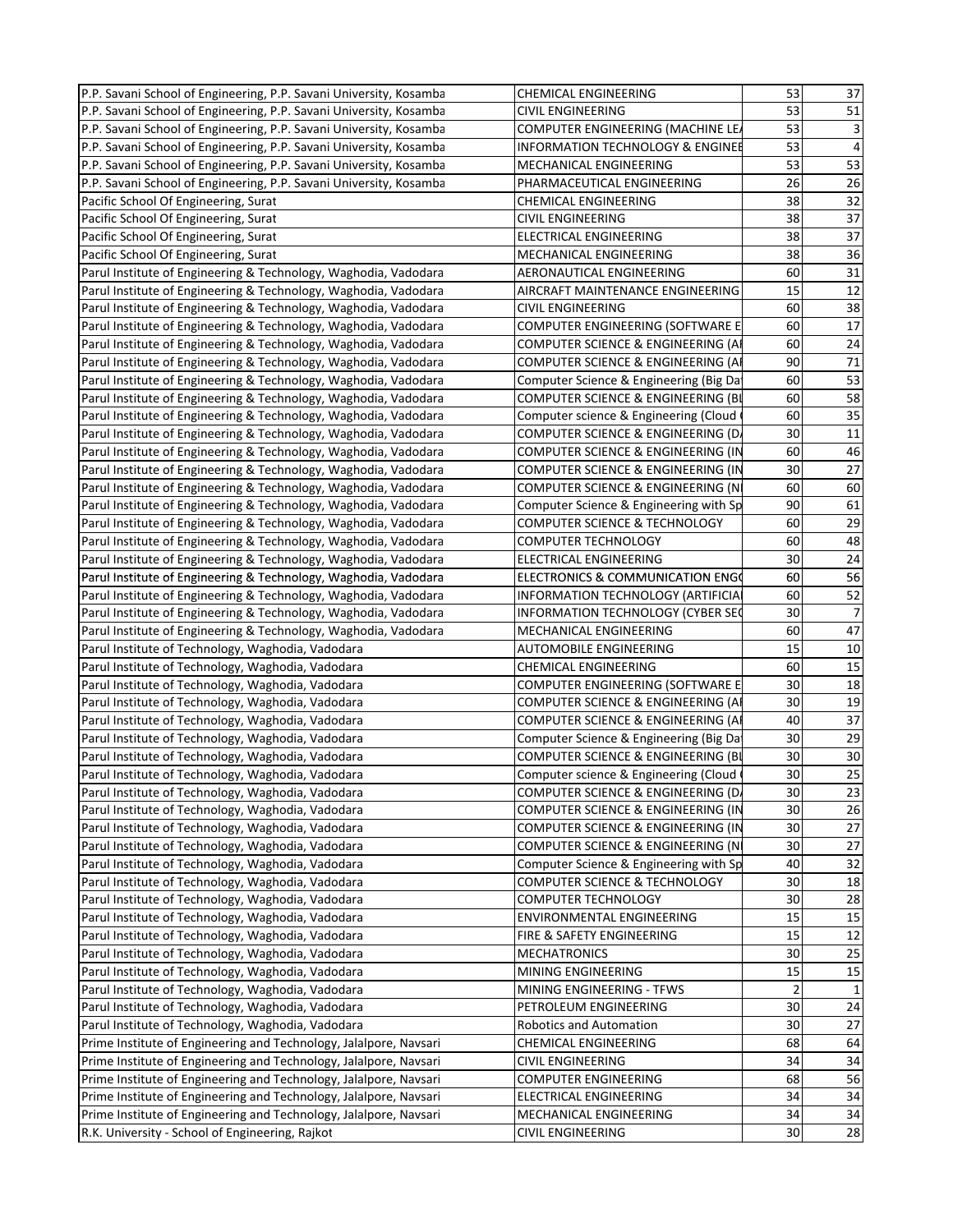| R.K. University - School of Engineering, Rajkot                   | <b>COMPUTER ENGINEERING</b>          | 90  | $10\,$         |
|-------------------------------------------------------------------|--------------------------------------|-----|----------------|
| R.K. University - School of Engineering, Rajkot                   | <b>ELECTRICAL ENGINEERING</b>        | 30  | 30             |
| R.K. University - School of Engineering, Rajkot                   | MECHANICAL ENGINEERING               | 30  | 28             |
| R.N.G. Patel Institute of Technology-RNGPIT (FETR), Bardoli       | <b>CHEMICAL ENGINEERING</b>          | 68  | 49             |
| R.N.G. Patel Institute of Technology-RNGPIT (FETR), Bardoli       | <b>CIVIL ENGINEERING</b>             | 68  | 42             |
| R.N.G. Patel Institute of Technology-RNGPIT (FETR), Bardoli       | ELECTRICAL ENGINEERING               | 68  | 46             |
| R.N.G. Patel Institute of Technology-RNGPIT (FETR), Bardoli       | MECHANICAL ENGINEERING               | 68  | 49             |
| Rai School of Engineering, Dholka, Ahmedabad                      | <b>CIVIL ENGINEERING</b>             | 15  | 15             |
| Rai School of Engineering, Dholka, Ahmedabad                      | <b>COMPUTER SCIENCE &amp; ENGG</b>   | 30  | $\overline{2}$ |
| Rai School of Engineering, Dholka, Ahmedabad                      | <b>CYBER SECURITY</b>                | 30  | 19             |
| Rai School of Engineering, Dholka, Ahmedabad                      | <b>INFORMATION TECHNOLOGY</b>        | 30  | 13             |
| Rai School of Engineering, Dholka, Ahmedabad                      | MECHANICAL ENGINEERING               | 15  | 15             |
| S.P.B. Patel Engg. College, (Saffrony), Linch, Mehsana            | AUTOMOBILE ENGINEERING               | 34  | 34             |
| S.P.B. Patel Engg. College, (Saffrony), Linch, Mehsana            | <b>CIVIL ENGINEERING</b>             | 53  | 49             |
| S.P.B. Patel Engg. College, (Saffrony), Linch, Mehsana            | ELECTRICAL ENGINEERING               | 34  | 34             |
| S.P.B. Patel Engg. College, (Saffrony), Linch, Mehsana            | ELECTRONICS & COMMUNICATION ENGO     | 34  | 31             |
| S.P.B. Patel Engg. College, (Saffrony), Linch, Mehsana            | MECHANICAL ENGINEERING               | 53  | 48             |
| S.S.AGRAWAL INSTITUTE OF ENGINEERING & TECHNOLOGY NAVSARI         | <b>CHEMICAL ENGINEERING</b>          | 53  | 36             |
| S.S.AGRAWAL INSTITUTE OF ENGINEERING & TECHNOLOGY NAVSARI         | <b>CIVIL ENGINEERING</b>             | 53  | 24             |
| S.S.AGRAWAL INSTITUTE OF ENGINEERING & TECHNOLOGY NAVSARI         | ELECTRICAL ENGINEERING               | 53  | 27             |
| S.S.AGRAWAL INSTITUTE OF ENGINEERING & TECHNOLOGY NAVSARI         | MECHANICAL ENGINEERING               | 53  | 39             |
| Sal College Of Engineering, Ahmedabad                             | <b>CHEMICAL ENGINEERING</b>          | 38  | 26             |
| Sal College Of Engineering, Ahmedabad                             | INFORMATION & COMMUNICATION TEC      | 38  | 12             |
| Sal College Of Engineering, Ahmedabad                             | MECHANICAL ENGINEERING               | 113 | 104            |
| Sal College Of Engineering, Ahmedabad                             | <b>MECHATRONICS</b>                  | 38  | 31             |
| SAL ENGINEERING & TECHNICAL INSTITUTE, SOLA, AHMEDABAD            | INFORMATION & COMMUNICATION TEC      | 38  | 14             |
| Sal Institute Of Tech. & Engg. Research, Ahmedabad                | <b>AUTOMOBILE ENGINEERING</b>        | 75  | 72             |
| Sal Institute Of Tech. & Engg. Research, Ahmedabad                | <b>CIVIL ENGINEERING</b>             | 113 | 101            |
| Sal Institute Of Tech. & Engg. Research, Ahmedabad                | ELECTRICAL ENGINEERING               | 38  | 36             |
| Sal Institute Of Tech. & Engg. Research, Ahmedabad                | ELECTRONICS & COMMUNICATION ENGO     | 38  | 31             |
| Sal Institute Of Tech. & Engg. Research, Ahmedabad                | INFORMATION & COMMUNICATION TEC      | 75  | 29             |
| Sal Institute Of Tech. & Engg. Research, Ahmedabad                | INSTRUMENTATION & CONTROL ENGG.      | 38  | 38             |
| Sal Institute Of Tech. & Engg. Research, Ahmedabad                | MECHANICAL ENGINEERING               | 113 | 108            |
| Sanjaybhai Rajguru College of Engg., Rajkot                       | <b>COMPUTER SCIENCE &amp; ENGG</b>   | 47  | 44             |
| Sanjaybhai Rajguru College of Engg., Rajkot                       | ELECTRICAL ENGINEERING               | 95  | 95             |
| Sanjaybhai Rajguru College of Engg., Rajkot                       | ELECTRONICS & COMMUNICATION ENGO     | 34  | 34             |
| Sanjaybhai Rajguru College of Engg., Rajkot                       | <b>INFORMATION TECHNOLOGY</b>        | 47  | 46             |
| Sanjaybhai Rajguru College of Engg., Rajkot                       | MECHANICAL ENGINEERING               | 95  | 95             |
| Sankalchand Patel College Of Engg., Visnagar                      | ARTIFICIAL INTELLIGANCE AND DATA SCI | 30  | 29             |
| Sankalchand Patel College Of Engg., Visnagar                      | <b>CIVIL ENGINEERING</b>             | 60  | 51             |
| Sankalchand Patel College Of Engg., Visnagar                      | INFORMATION & COMMUNICATION TEC      | 30  | 28             |
| Sankalchand Patel College Of Engg., Visnagar                      | <b>INFORMATION TECHNOLOGY</b>        | 60  | 4              |
| Sankalchand Patel College Of Engg., Visnagar                      | MECHANICAL ENGINEERING               | 60  | 59             |
| SARDAR PATEL COLLEGE OF ENGINEERING, BAKROL ANAND                 | CIVIL ENGINEERING                    | 38  | 35             |
| SARDAR PATEL COLLEGE OF ENGINEERING, BAKROL ANAND                 | ELECTRICAL ENGINEERING               | 19  | 17             |
| SARDAR PATEL COLLEGE OF ENGINEERING, BAKROL ANAND                 | MECHANICAL ENGINEERING               | 38  | 36             |
| Sardar Vallabhbhai Patel Institute Of Tech., Vasad                | <b>CIVIL ENGINEERING</b>             | 68  | 51             |
| Sardar Vallabhbhai Patel Institute Of Tech., Vasad                | ELECTRICAL ENGINEERING               | 68  | 33             |
| Sardar Vallabhbhai Patel Institute Of Tech., Vasad                | ELECTRONICS & COMMUNICATION ENGO     | 34  | 11             |
| Sardar Vallabhbhai Patel Institute Of Tech., Vasad                | INSTRUMENTATION & CONTROL ENGG.      | 68  | 61             |
| Sardar Vallabhbhai Patel Institute Of Tech., Vasad                | MECHANICAL ENGINEERING               | 105 | 29             |
| Sarvajanik College Of Engg. & Tech., Surat                        | <b>CIVIL ENGINEERING</b>             | 53  |                |
| Sarvajanik College Of Engg. & Tech., Surat                        | ELECTRICAL ENGINEERING               | 56  | 34             |
| Sarvajanik College Of Engg. & Tech., Surat                        | INSTRUMENTATION & CONTROL ENGG.      | 29  | 18             |
| Sarvajanik College Of Engg. & Tech., Surat                        | MECHANICAL ENGINEERING               | 62  | 14             |
| Sarvajanik College Of Engg. & Tech., Surat                        | <b>TEXTILE TECHNOLOGY</b>            | 29  | 17             |
| School of Engineering, Indrashil University, Kadi                 | <b>COMPUTER SCIENCE &amp; ENGG</b>   | 45  | 15             |
| School of Engineering, Indrashil University, Kadi                 | MECHANICAL ENGINEERING               | 15  | 12             |
| SCHOOL OF SCIENCE & ENGINEERING., Navrachana University, Vadodara | <b>CIVIL ENGINEERING</b>             | 19  | 15             |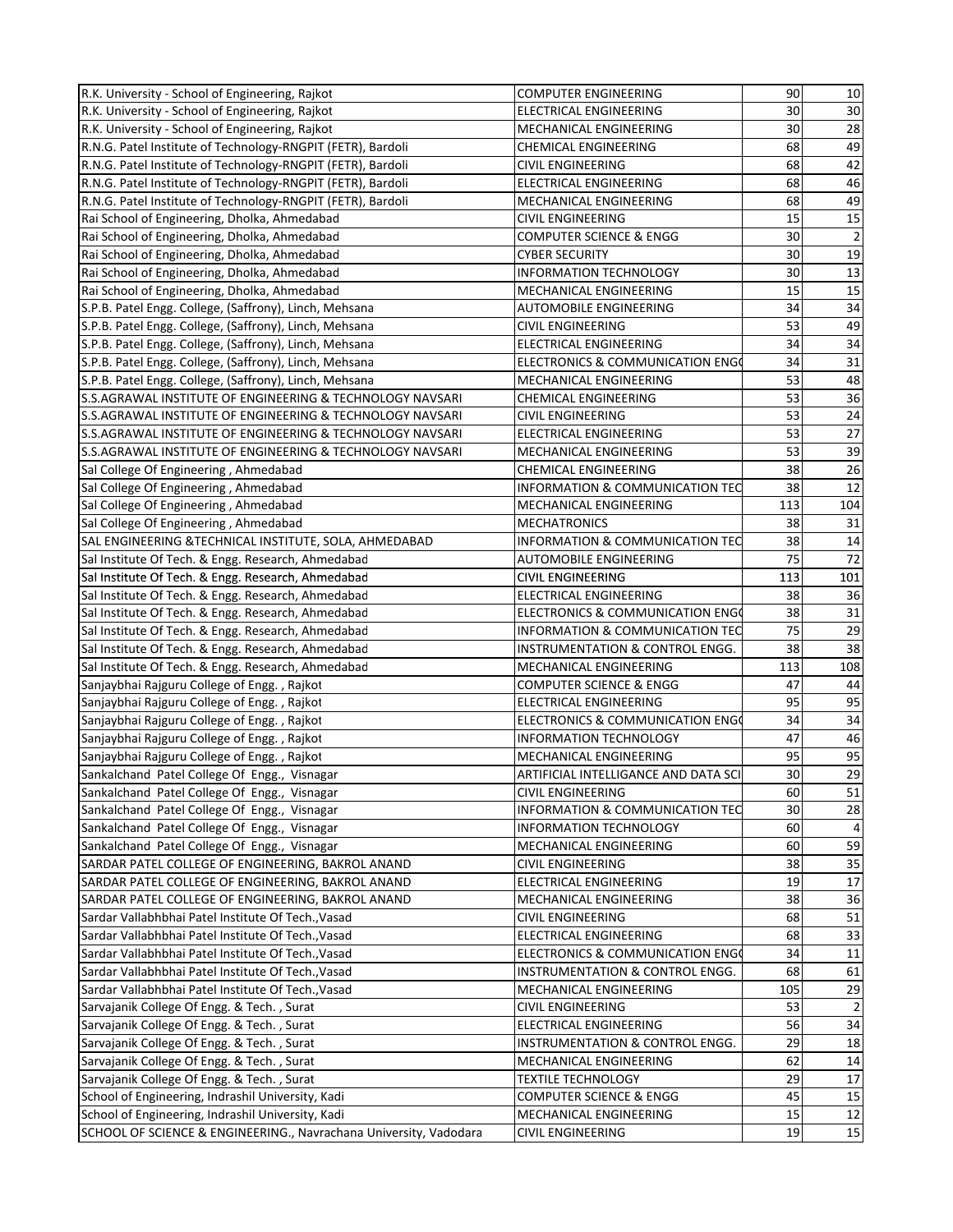| SCHOOL OF SCIENCE & ENGINEERING., Navrachana University, Vadodara       | ELECTRICAL & ELECTRONICS                   | 19       | 16              |  |
|-------------------------------------------------------------------------|--------------------------------------------|----------|-----------------|--|
| SCHOOL OF SCIENCE & ENGINEERING., Navrachana University, Vadodara       | MECHANICAL ENGINEERING                     | 19       | $\overline{17}$ |  |
| SCHOOL OF TECHNOLOGY, GSFC UNIVERSITY, VADODARA                         | Fire and Safety, Health, Environment       | 20       | 9               |  |
| SCHOOL OF TECHNOLOGY, GSFC UNIVERSITY, VADODARA                         | MECHANICAL ENGINEERING                     | 30       | 21              |  |
| Shankersinh Vaghela Bapu Institute Of Tech., Unava, Gandhinagar         | <b>CIVIL ENGINEERING</b>                   | 19       | 18              |  |
| Shankersinh Vaghela Bapu Institute Of Tech., Unava, Gandhinagar         | ELECTRICAL ENGINEERING                     | 19       | 19              |  |
| Shankersinh Vaghela Bapu Institute Of Tech., Unava, Gandhinagar         | ELECTRONICS & COMMUNICATION ENGO           | 19       | 19              |  |
| Shankersinh Vaghela Bapu Institute Of Tech., Unava, Gandhinagar         | <b>INFORMATION TECHNOLOGY</b>              | 38       | 16              |  |
| Shankersinh Vaghela Bapu Institute Of Tech., Unava, Gandhinagar         | MECHANICAL ENGINEERING                     | 19       | $\overline{19}$ |  |
| Shantilal Shah Engineering College, Bhavnagar                           | <b>CIVIL ENGINEERING</b>                   | 142      | 62              |  |
| Shantilal Shah Engineering College, Bhavnagar                           | ELECTRICAL ENGINEERING                     | 71       |                 |  |
| Shantilal Shah Engineering College, Bhavnagar                           | <b>INSTRUMENTATION &amp; CONTROL ENGG.</b> | 36       | $\overline{33}$ |  |
| Shantilal Shah Engineering College, Bhavnagar                           | MECHANICAL ENGINEERING                     | 108      | 67              |  |
|                                                                         |                                            |          | 34              |  |
| SHREE DHANVANTARY COLLEGE OF ENGINEERING & TECHNOLOGY, KIM              | CHEMICAL ENGINEERING (GREEN TECHN          | 38<br>38 | $\overline{18}$ |  |
| SHREE DHANVANTARY COLLEGE OF ENGINEERING & TECHNOLOGY, KIM              | COMPUTER SCIENCE & ENGINEERING (IN         | 120      | 120             |  |
| SHREE PANDIT NATHULALJI VYAS TECHNICAL CAMPUS, SURENDRANAGAR            | <b>CIVIL ENGINEERING</b>                   |          |                 |  |
| SHREE PANDIT NATHULALJI VYAS TECHNICAL CAMPUS, SURENDRANAGAR            | <b>CIVIL ENGINEERING - TFWS</b>            | 6        |                 |  |
| SHREE PANDIT NATHULALJI VYAS TECHNICAL CAMPUS, SURENDRANAGAR            | <b>COMPUTER ENGINEERING</b>                | 240      | 230             |  |
| SHREE PANDIT NATHULALJI VYAS TECHNICAL CAMPUS, SURENDRANAGAR            | <b>ELECTRICAL ENGINEERING</b>              | 60       | 60              |  |
| SHREE PANDIT NATHULALJI VYAS TECHNICAL CAMPUS, SURENDRANAGAR            | ELECTRICAL ENGINEERING - TFWS              | 3        |                 |  |
| SHREE PANDIT NATHULALJI VYAS TECHNICAL CAMPUS, SURENDRANAGAR            | <b>INFORMATION TECHNOLOGY</b>              | 240      | 233             |  |
| SHREE PANDIT NATHULALJI VYAS TECHNICAL CAMPUS, SURENDRANAGAR            | MECHANICAL ENGINEERING                     | 120      | 120             |  |
| SHREE PANDIT NATHULALJI VYAS TECHNICAL CAMPUS, SURENDRANAGAR            | <b>MECHANICAL ENGINEERING - TFWS</b>       | 6        |                 |  |
| SHREE SWAMINARAYAN INSTITUTE OF TECHNOLOGY, BHAT, GANDHINAGAR           | <b>CIVIL ENGINEERING</b>                   | 38       | 34              |  |
| SHREE SWAMINARAYAN INSTITUTE OF TECHNOLOGY, BHAT, GANDHINAGAR           | MECHANICAL ENGINEERING                     | 38       | 31              |  |
| Shri J M Sabva Institute Of Engineering And Technology, Botad           | <b>CIVIL ENGINEERING</b>                   | 29       | 29              |  |
| Shri J M Sabva Institute Of Engineering And Technology, Botad           | <b>COMPUTER ENGINEERING</b>                | 19       | 19              |  |
| Shri J M Sabva Institute Of Engineering And Technology, Botad           | ELECTRICAL ENGINEERING                     | 19       | 19              |  |
| Shri J M Sabva Institute Of Engineering And Technology, Botad           | MECHANICAL ENGINEERING                     | 28       | 28              |  |
| Shri Labhubhai Trivedi Institute Of Engineering And Technology, Rajkot  | <b>CIVIL ENGINEERING</b>                   | 125      | 120             |  |
| Shri Labhubhai Trivedi Institute Of Engineering And Technology, Rajkot  | <b>COMPUTER SCIENCE &amp; ENGG</b>         | 58       | 11              |  |
| Shri Labhubhai Trivedi Institute Of Engineering And Technology, Rajkot  | ELECTRICAL ENGINEERING                     | 58       | 56              |  |
| Shri Labhubhai Trivedi Institute Of Engineering And Technology, Rajkot  | MECHANICAL ENGINEERING                     | 125      | 122             |  |
| Shri Sadvidhya Mandal Institute Of Tech., Bharuch                       | <b>CIVIL ENGINEERING</b>                   | 63       | 59              |  |
| Shri Sadvidhya Mandal Institute Of Tech., Bharuch                       | ELECTRICAL ENGINEERING                     | 29       | 29              |  |
| Shri Sadvidhya Mandal Institute Of Tech., Bharuch                       | INFORMATION TECHNOLOGY                     | 63       | 22              |  |
| Shri Sadvidhya Mandal Institute Of Tech., Bharuch                       | MECHANICAL ENGINEERING                     | 29       | $\overline{28}$ |  |
| Shri Satsangi Saketdham `Ram Ashram` Group Of Institutions, Vadasma     | <b>AUTOMOBILE ENGINEERING</b>              | 34       | $\overline{34}$ |  |
| Shri Satsangi Saketdham `Ram Ashram` Group Of Institutions, Vadasma     | <b>CIVIL ENGINEERING</b>                   | 135      | 130             |  |
| Shri Satsangi Saketdham `Ram Ashram` Group Of Institutions, Vadasma     | <b>COMPUTER SCIENCE &amp; ENGG</b>         | 34       | 31              |  |
| Shri Satsangi Saketdham `Ram Ashram` Group Of Institutions, Vadasma     | ELECTRICAL ENGINEERING                     | 68       | 64              |  |
| Shri Satsangi Saketdham `Ram Ashram` Group Of Institutions, Vadasma     | MECHANICAL ENGINEERING                     | 135      | 135             |  |
| Shri Satsangi Saketdham `Ram Ashram` Group Of Institutions, Vadasma     | <b>MECHATRONICS</b>                        | 34       | 34              |  |
| Shri Sitaram N Patel Inst. Of Tech. & Res. (Vidhyabharti Trust), Umrakh | <b>CHEMICAL ENGINEERING</b>                | 68       | 25              |  |
| Shri Sitaram N Patel Inst. Of Tech. & Res. (Vidhyabharti Trust), Umrakh | <b>CIVIL ENGINEERING</b>                   | 135      | 17              |  |
| Shri Sitaram N Patel Inst. Of Tech. & Res. (Vidhyabharti Trust), Umrakh | <b>ELECTRICAL ENGINEERING</b>              | 135      | 23              |  |
| Shri Sitaram N Patel Inst. Of Tech. & Res. (Vidhyabharti Trust), Umrakh | MECHANICAL ENGINEERING                     | 135      | 64              |  |
| Shri Swami Atmanand Saraswati Institute Of Tech., Surat                 | <b>CIVIL ENGINEERING</b>                   | 91       | 85              |  |
| Shri Swami Atmanand Saraswati Institute Of Tech., Surat                 | ELECTRICAL ENGINEERING                     | 29       | 29              |  |
| Shri Swami Atmanand Saraswati Institute Of Tech., Surat                 | ELECTRONICS & COMMUNICATION ENGO           | 24       | 22              |  |
| Shri Swami Atmanand Saraswati Institute Of Tech., Surat                 | MECHANICAL ENGINEERING                     | 58       | 42              |  |
| Shroff S.R.Rotary Inst. Of Chemical Technology, Vatatia, Bharuch        | <b>Chemical Technology</b>                 | 19       | 11              |  |
| Shroff S.R.Rotary Inst. Of Chemical Technology, Vatatia, Bharuch        | ELECTRICAL ENGINEERING                     | 19       | 11              |  |
| Shroff S.R.Rotary Inst. Of Chemical Technology, Vatatia, Bharuch        | Environmental Science & Technology         | 38       | 25              |  |
| Shroff S.R.Rotary Inst. Of Chemical Technology, Vatatia, Bharuch        | MECHANICAL ENGINEERING                     | 19       | 16              |  |
| Sigma Institute Of Engg., Bakrol                                        | CHEMICAL ENGINEERING (GREEN TECHN          | 62       | 55              |  |
| Sigma Institute Of Engg., Bakrol                                        | <b>CIVIL ENGINEERING</b>                   | 62       | 58              |  |
| Sigma Institute Of Engg., Bakrol                                        | <b>COMPUTER ENGINEERING</b>                | 62       | 11              |  |
| Sigma Institute Of Engg., Bakrol                                        | ELECTRICAL ENGINEERING                     | 62       | 61              |  |
|                                                                         |                                            |          |                 |  |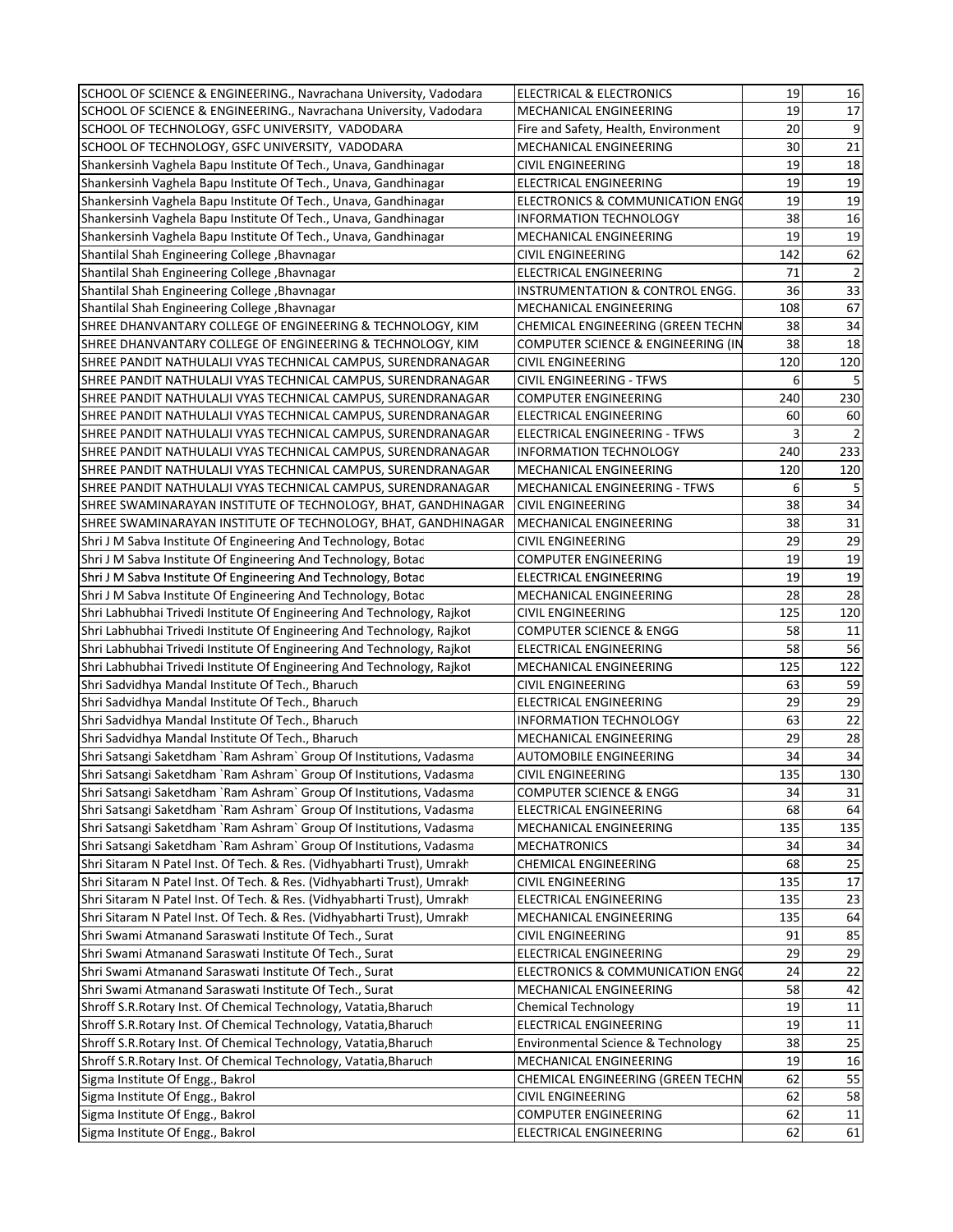| Sigma Institute Of Engg., Bakrol                                                                        | ELECTRONICS & COMMUNICATION ENGO             | 31  | 31             |
|---------------------------------------------------------------------------------------------------------|----------------------------------------------|-----|----------------|
| Sigma Institute Of Engg., Bakrol                                                                        | <b>INFORMATION TECHNOLOGY</b>                | 62  | 36             |
| Sigma Institute Of Engg., Bakrol                                                                        | MECHANICAL ENGINEERING                       | 62  | 61             |
| Silver Oak College Of Engg., & Tech. (WITHIN AMHEDABAD MUNICIPAL CORPO AERONAUTICAL ENGINEERING         |                                              | 30  | 22             |
| Silver Oak College Of Engg., & Tech. (WITHIN AMHEDABAD MUNICIPAL CORPOCIVIL ENGINEERING                 |                                              | 60  | 58             |
| Silver Oak College Of Engg., & Tech. (WITHIN AMHEDABAD MUNICIPAL CORPO COMPUTER ENGINEERING (CLOUD COMI |                                              | 30  | 17             |
| Silver Oak College Of Engg., & Tech. (WITHIN AMHEDABAD MUNICIPAL CORPO ELECTRONICS & COMMUNICATION ENG  |                                              | 30  | 27             |
| Silver Oak College Of Engg., & Tech. (WITHIN AMHEDABAD MUNICIPAL CORPO MECHANICAL ENGINEERING           |                                              | 30  | 25             |
| Smt. S.R. Patel Engg. College, Dabhi, Unjha                                                             | <b>CIVIL ENGINEERING</b>                     | 34  | 33             |
| Smt. S.R. Patel Engg. College, Dabhi, Unjha                                                             | <b>COMPUTER ENGINEERING</b>                  | 28  | $\overline{2}$ |
| Smt. S.R. Patel Engg. College, Dabhi, Unjha                                                             | ELECTRONICS & COMMUNICATION ENG              | 34  | 34             |
| Smt. S.R. Patel Engg. College, Dabhi, Unjha                                                             | MECHANICAL ENGINEERING                       | 34  | 31             |
| SMT. SHANTABEN HARIBHAI GAJERA ENGINEERING COLLEGE Amreli                                               | <b>AUTOMOBILE ENGINEERING</b>                | 24  | 24             |
| SMT. SHANTABEN HARIBHAI GAJERA ENGINEERING COLLEGE Amreli                                               | CIVIL ENGINEERING                            | 24  | 24             |
| SMT. SHANTABEN HARIBHAI GAJERA ENGINEERING COLLEGE Amreli                                               | <b>COMPUTER ENGINEERING</b>                  | 24  | 18             |
| SMT. SHANTABEN HARIBHAI GAJERA ENGINEERING COLLEGE Amreli                                               | <b>ELECTRICAL ENGINEERING</b>                | 24  | 23             |
| SMT. SHANTABEN HARIBHAI GAJERA ENGINEERING COLLEGE Amreli                                               | MECHANICAL ENGINEERING                       | 24  | 23             |
|                                                                                                         | <b>AUTOMOBILE ENGINEERING</b>                | 38  | 38             |
| Swaminarayan College Of Engg. & Tech., Kalol                                                            |                                              | 38  |                |
| Swaminarayan College Of Engg. & Tech., Kalol                                                            | <b>CIVIL ENGINEERING</b>                     | 38  | 37<br>22       |
| Swaminarayan College Of Engg. & Tech., Kalol                                                            | <b>COMPUTER ENGINEERING</b>                  |     |                |
| Swaminarayan College Of Engg. & Tech., Kalol                                                            | <b>ELECTRICAL ENGINEERING</b>                | 38  | 38             |
| Swaminarayan College Of Engg. & Tech., Kalol                                                            | MECHANICAL ENGINEERING                       | 38  | 38             |
| Swarrnim Institute of Technology                                                                        | <b>ARTIFICIAL INTELLIGENCE</b>               | 60  | 48             |
| Swarrnim Institute of Technology                                                                        | AUTOMOBILE ENGINEERING                       | 60  | 60             |
| Swarrnim Institute of Technology                                                                        | CHEMICAL ENGINEERING                         | 60  | 58             |
| Swarrnim Institute of Technology                                                                        | <b>CIVIL ENGINEERING</b>                     | 60  | 60             |
| Swarrnim Institute of Technology                                                                        | <b>CLOUD TECH &amp;INFORMATION SECURITY</b>  | 60  | 52             |
| Swarrnim Institute of Technology                                                                        | <b>COMPUTER ENGINEERING</b>                  | 120 | 88             |
| Swarrnim Institute of Technology                                                                        | <b>CYBER SECURITY</b>                        | 60  | 53             |
| Swarrnim Institute of Technology                                                                        | ELECTRICAL ENGINEERING                       | 60  | 60             |
| Swarrnim Institute of Technology                                                                        | ELECTRONICS & COMMUNICATION ENGO             | 60  | 60             |
| Swarrnim Institute of Technology                                                                        | <b>ENVIRONMENT ENGINEERING</b>               | 60  | 56             |
| Swarrnim Institute of Technology                                                                        | <b>INFORMATION TECHNOLOGY</b>                | 60  | 48             |
| Swarrnim Institute of Technology                                                                        | MECHANICAL ENGINEERING                       | 60  | 60             |
| Swarrnim Institute of Technology                                                                        | <b>MOBILE APPLICATION &amp; CLOUD TECHOL</b> | 60  | 58             |
| Tatva Institute Of Technological Studies, Modasa                                                        | <b>CIVIL ENGINEERING</b>                     | 129 | 128            |
| Tatva Institute Of Technological Studies, Modasa                                                        | ELECTRICAL ENGINEERING                       | 65  | 61             |
| Tatva Institute Of Technological Studies, Modasa                                                        | <b>ELECTRONICS &amp; COMMUNICATION ENGO</b>  | 32  | 31             |
| Tatva Institute Of Technological Studies, Modasa                                                        | <b>INFORMATION TECHNOLOGY</b>                | 32  | 26             |
| Tatva Institute Of Technological Studies, Modasa                                                        | MECHANICAL ENGINEERING                       | 65  | 64             |
| V.V.P. Engineering College, Rajkot                                                                      | <b>CHEMICAL ENGINEERING</b>                  | 47  | 28             |
| V.V.P. Engineering College, Rajkot                                                                      | <b>CIVIL ENGINEERING</b>                     | 38  | 27             |
| V.V.P. Engineering College, Rajkot                                                                      | <b>ELECTRICAL ENGINEERING</b>                | 47  | 38             |
| V.V.P. Engineering College, Rajkot                                                                      | ELECTRONICS & COMMUNICATION ENGO             | 19  | 7              |
| V.V.P. Engineering College, Rajkot                                                                      | MECHANICAL ENGINEERING                       | 75  | 62             |
| Vadodara Institute of Engineering, Kotambi, Waghodiya, Vadodara                                         | <b>CIVIL ENGINEERING</b>                     | 19  | 19             |
| Vadodara Institute of Engineering, Kotambi, Waghodiya, Vadodara                                         | ELECTRICAL ENGINEERING                       | 19  | 19             |
| Vadodara Institute of Engineering, Kotambi, Waghodiya, Vadodara                                         | <b>INFORMATION TECHNOLOGY</b>                | 38  | 1              |
| Vadodara Institute of Engineering, Kotambi, Waghodiya, Vadodara                                         | MECHANICAL ENGINEERING                       | 38  | 38             |
| VEERAYATAN INSTITUTE OF ENGINEERING TECHNOLOGY & RESEARCH., MandyCHEMICAL ENGINEERING                   |                                              | 34  | 34             |
| VEERAYATAN INSTITUTE OF ENGINEERING TECHNOLOGY & RESEARCH., MandyCIVIL ENGINEERING                      |                                              | 34  | 34             |
| VEERAYATAN INSTITUTE OF ENGINEERING TECHNOLOGY & RESEARCH., MandyCOMPUTER ENGINEERING                   |                                              | 34  | 30             |
| VEERAYATAN INSTITUTE OF ENGINEERING TECHNOLOGY & RESEARCH., MandyELECTRICAL ENGINEERING                 |                                              | 34  | 33             |
| VEERAYATAN INSTITUTE OF ENGINEERING TECHNOLOGY & RESEARCH., Mandy MECHANICAL ENGINEERING                |                                              | 34  | 34             |
| Vidhyadeep Institute of Engineering & Technology, Anita(Kim), Surat                                     | <b>CIVIL ENGINEERING</b>                     | 56  | 55             |
| Vidhyadeep Institute of Engineering & Technology, Anita(Kim), Surat                                     | <b>ELECTRICAL ENGINEERING</b>                | 56  | 55             |
| Vidhyadeep Institute of Engineering & Technology, Anita(Kim), Surat                                     | MECHANICAL ENGINEERING                       | 56  | 55             |
| Vidush Somany Institute Of Tech. & Res., Kadi                                                           | <b>CIVIL ENGINEERING</b>                     | 68  | 68             |
| Vidush Somany Institute Of Tech. & Res., Kadi                                                           | <b>COMPUTER SCIENCE &amp; ENGG</b>           | 68  | $30\,$         |